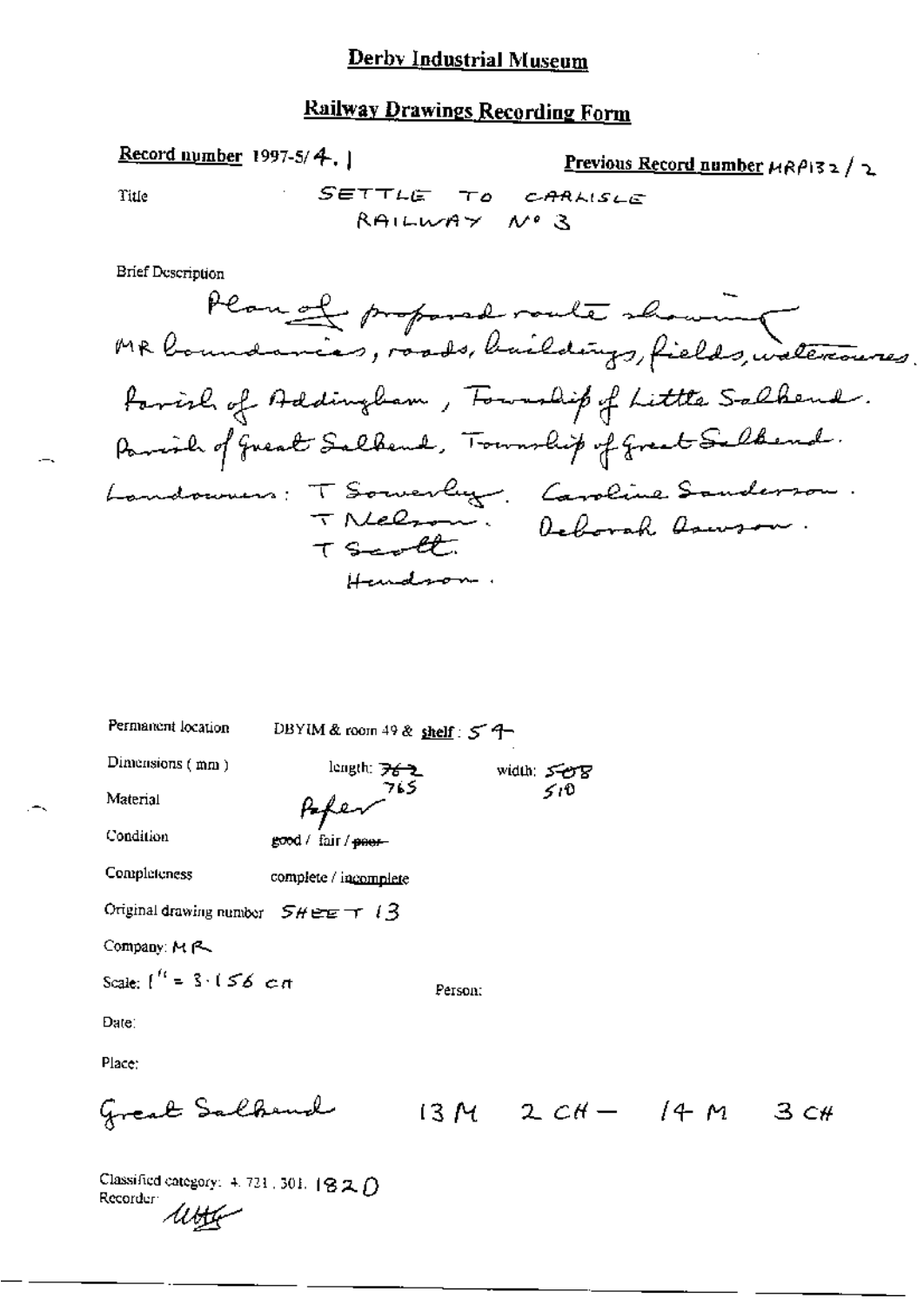Record number 1997-5/4. 2.

Previous Record number HRPI32/2

Title

**Brief Description** 

| Permanent location                                 | DBYIM & room 49 & shelf: $54$   |                        |
|----------------------------------------------------|---------------------------------|------------------------|
| Dimensions (mm)                                    | length: 262-                    | width: $5.8$<br>$5.10$ |
| Material                                           | Afer                            |                        |
| Condition                                          | good / fair / <del>poor</del> - |                        |
| Completeness                                       | complete / incomplete           |                        |
| Original drawing number $S$ <i>H</i> erg $\tau$ /4 |                                 |                        |
| Company: M (2                                      |                                 |                        |
| Scale: $l^4 = 3.156$ cm                            |                                 | Person:                |
| Date:                                              |                                 |                        |

Place:

$$
Logonly = 14M \cdot 3cH - 15M \cdot 4cH
$$

Classified category: 4, 721, 301, 1820 Classman.<br>Recorder  $\mathcal{U}_{\mathcal{L}}$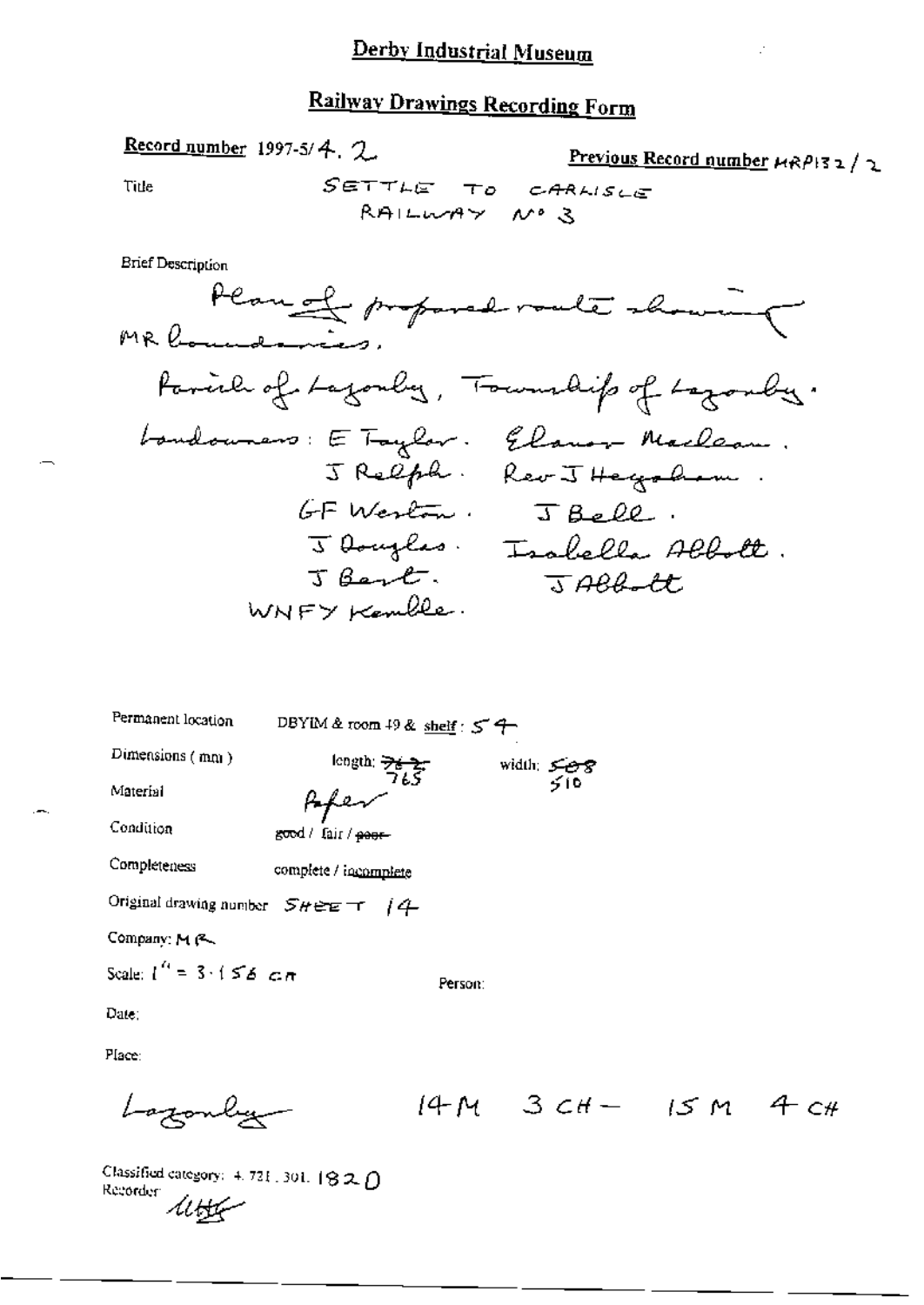### Derby Industrial Museum

## Railway Drawings Recording Form

Record number 1997-5/4, 3

Previous Record number HRPI32/2

Ñ

Title

**Brief Description** 

| Permanent location                         | DBYIM & room 49 & shelf : $54$ |         |            |  |
|--------------------------------------------|--------------------------------|---------|------------|--|
| Dimensions (mm)                            | length: $762$                  |         | width: 508 |  |
| Material                                   | Poper 765                      |         | 500        |  |
| Condition                                  | good / fair / peer-            |         |            |  |
| Completeness                               | complete / incomplete          |         |            |  |
| Original drawing number $SH \cong S^*$     |                                |         |            |  |
| Company: M (                               |                                |         |            |  |
| Scale: $1^{h}$ = 3.156 $\epsilon$ <i>n</i> |                                | Person: |            |  |
| Date:                                      |                                |         |            |  |
| Place:                                     |                                |         |            |  |
|                                            |                                |         |            |  |

Lazonby  $15M$   $4CH 16M$   $5CH$ 

Classified category: 4, 721, 301, 1820 Recorder:<br>Recorder: <del>Miller</del>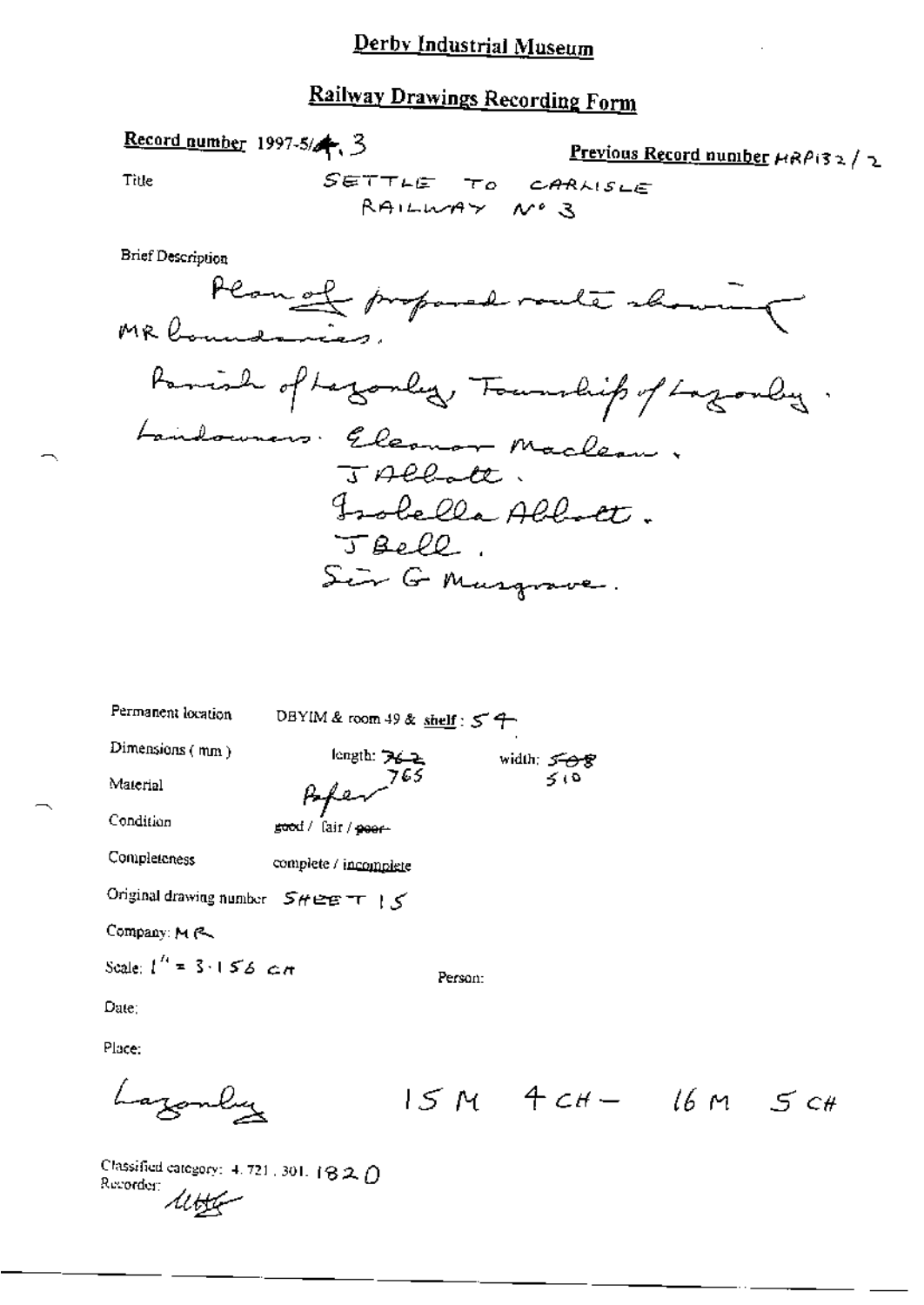Record number 1997-5/4.4-

Previous Record number 
$$
\mu \beta \beta
$$

 $\mathcal{I}$ 

Title

**Brief Description** 

| Permanent location                     | DBYIM & room 49 & shelf: 54                  |         |            |                      |  |
|----------------------------------------|----------------------------------------------|---------|------------|----------------------|--|
| Dimensions (mm)                        | length: $\frac{1}{26}$                       |         | width: 508 |                      |  |
| Material                               | 765                                          |         | 510        |                      |  |
| Condition                              | g <del>oo</del> d / fair / <del>poor -</del> |         |            |                      |  |
| Completeness                           | complete / incomplete                        |         |            |                      |  |
| Original drawing number $S$ Here $T/6$ |                                              |         |            |                      |  |
| Company: M P                           |                                              |         |            |                      |  |
| Scale: $l'' = 3.156 cm$                |                                              | Person: |            |                      |  |
| Date:                                  |                                              |         |            |                      |  |
| Place:                                 |                                              |         |            |                      |  |
|                                        |                                              |         |            | $16M$ ScH- $17M$ 6cH |  |

Classified category:  $4-721$ , 301, 1820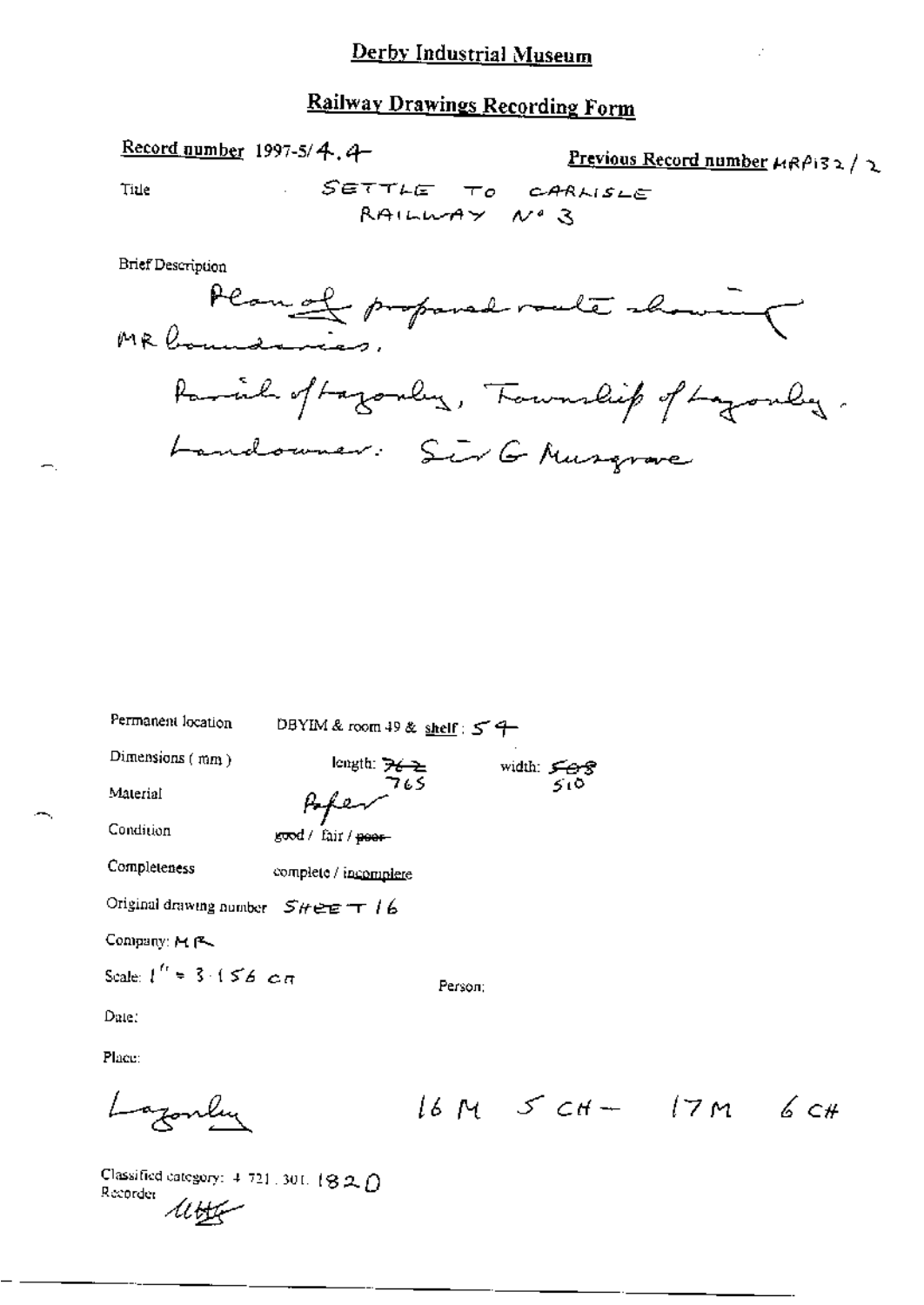Record number 1997-5/4,  $5$ 

Previous Record number HRP132/2

Title

**Brief Description** 

Plan of proposal route showing Parish of Lagonley, Township of Lagonley. Landouner : Sier G Musgrave.

| Permanent location               | DBYIM & room 49 & shelf: $5^{\circ}$ 9- |                                                                                                                                     |                        |  |
|----------------------------------|-----------------------------------------|-------------------------------------------------------------------------------------------------------------------------------------|------------------------|--|
| Dimensions (mm)                  | length. Re-2                            |                                                                                                                                     |                        |  |
| Material                         | Paper <sup>765</sup>                    |                                                                                                                                     | width: $5.68$<br>$510$ |  |
| Condition                        | good / fair / 9991-                     |                                                                                                                                     |                        |  |
| Completeness                     | complete / incomplete                   |                                                                                                                                     |                        |  |
| Original drawing number SHEET 17 |                                         |                                                                                                                                     |                        |  |
| Company: M R                     |                                         |                                                                                                                                     |                        |  |
| Scale: $I'' = 3.156$ cm          |                                         | Person.                                                                                                                             |                        |  |
| Date:                            |                                         |                                                                                                                                     |                        |  |
| Place:                           |                                         |                                                                                                                                     |                        |  |
|                                  |                                         | $\mathbf{1}$ and $\mathbf{1}$ and $\mathbf{1}$ and $\mathbf{1}$ and $\mathbf{1}$ and $\mathbf{1}$ and $\mathbf{1}$ and $\mathbf{1}$ |                        |  |

 $17M$  6CH - 18M 7CH

Classified category:  $4, 721, 301, 1820$ Clines...<br>Recorder  $\mathcal{U}\downarrow\downarrow\downarrow\downarrow\downarrow\downarrow\downarrow\downarrow$